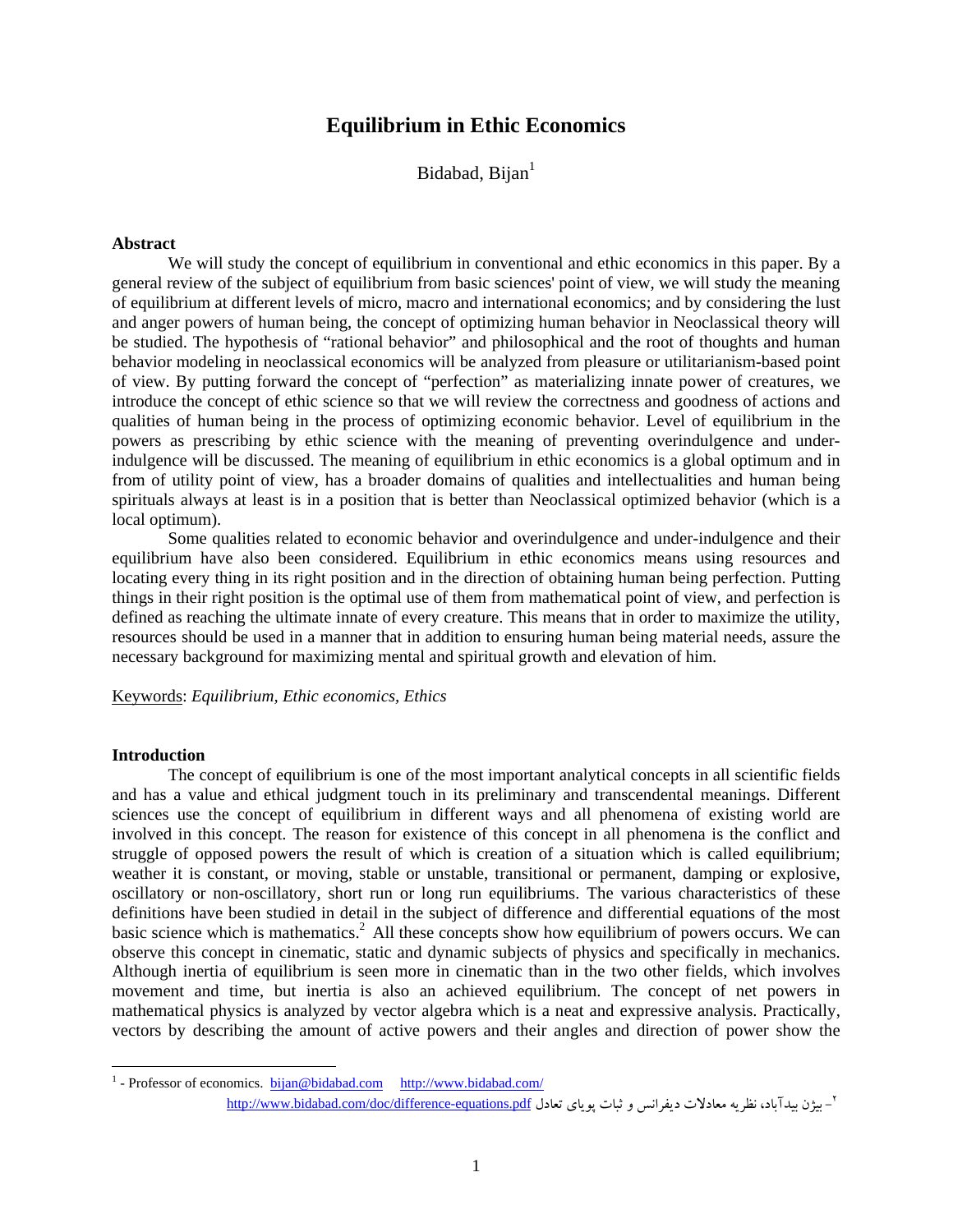equilibrium position for a mass which receives the power. This equilibrium shows the behavior of the smallest substances at the threshold between material and energy or largest galaxy masses. Different physical theories one by one are developed and violate each others, and just describe equilibrium in another way, but equilibrium is just the result of various powers. The most important behaviors of powers in physics are the results of Newtonian rules in relation with usual and tangible physical spaces which we will not deal with here. However, in unusual spaces such as what Einstein or Heisenberg describes in curvature of space or uncertainty in electron location (in quantum mechanics) is also a function of powers' rules too.

The same result of powers is called in human and behavioral sciences. Desires, wants, affection, love, hate, disgust and other similar terms in the concept of motivations and emotions (in psychology) describe powers some of which are attractive and others are repulsive. From theosophists' point of view, the powers inside human beings are classified into two main groups of aphrodisiac (lust) and anger. The aphrodisiac (lust) power in human being is the power which absorbs every mild to the human nature and the anger power is that power which prevent every rough. Net of these two attractive and repulsive powers in every dimension draws the equilibrium of human being behavior. We call this equilibrium "practical equilibrium" because it is free from value contents which are considered in ethic discussion. The practical equilibrium describes human being behavior that is left at the middle of absorbing and repulsive powers struggle and has tried to absorb mild factors as much as he could, and repulse rough factors as much as he could.

The optimization of human being behavior comes out of this concept. It means that human being because of selfishness, tries to repulse whatever is rough and hard to him, and absorb whatever is mild and gentle to him. That is, maximize mild and gentle things and minimize rough and hard things<sup>3</sup>. This description is analyzed in different ways for different behaviors. Each theory describing this concept has practically described the concept of equilibrium. In behavioral sciences, these analyses have been put forward in the framework of the result of behaviors. Norms has also been described as the result of the behavior of the majority of people of the society. That is to say, if the result of these powers has created a special behavior among the majority of the people, the society is considered and defined that behavior as a social norm and its opposite as an abnormal. Accordingly, since powers resulted from selfishness; absorbs mild and repulse rough things, therefore, the correct behavior is assumed as the behavior which maximizes absorbing mild and minimizing rough things. This behavior is called "rational behavior" which is one of the main assumptions in socio-scientific analyses of human behavior. Although this rationality is one of the most important assumptions in economic analysis, but it is not much reliable in ethic economics. Theosophists consider this intellect as very poor as rational in common. This rationality is not farsighted and end-sighted and has a limited range in maximizing good things and minimizing bad things; while, the real intellect has a very wide-range in optimizing behavior. Mathematically, the comparison of these two terms describes optimization in a larger domain which is quite similar to comparison of local optimum and global optimum. When the shorter domain is within the larger domain, or is a subset of that, the global optimum is always better or equal to local optimum and this is an indisputable mathematical rule. That is to say, the intellect which can consider more variables and more distant horizons will get maximization result more or equal in comparison with the intellect or rationality which considers fewer variables and nearer horizons.

This introduction was described to check the concept of equilibrium in relation with intellect and rationality. This is because, the rationality assumption is one of the most important behavioral assumptions of neoclassical economists and that is why many economic subjects in this spectrum of theories can not be analyzed and we have to put forward a new framework for it. We put forward ethic economics in this direction.

<sup>&</sup>lt;sup>3</sup> - This procedure is shown as saddle point in mathematical planning, in which the movement in longitudinal direction has a minimum at the center of saddle, and latitudinal movement has a maximum at the center of the saddle. Therefore, the centre of the saddle is at minimum from one dimension of coordinates and at maximum from the other dimension.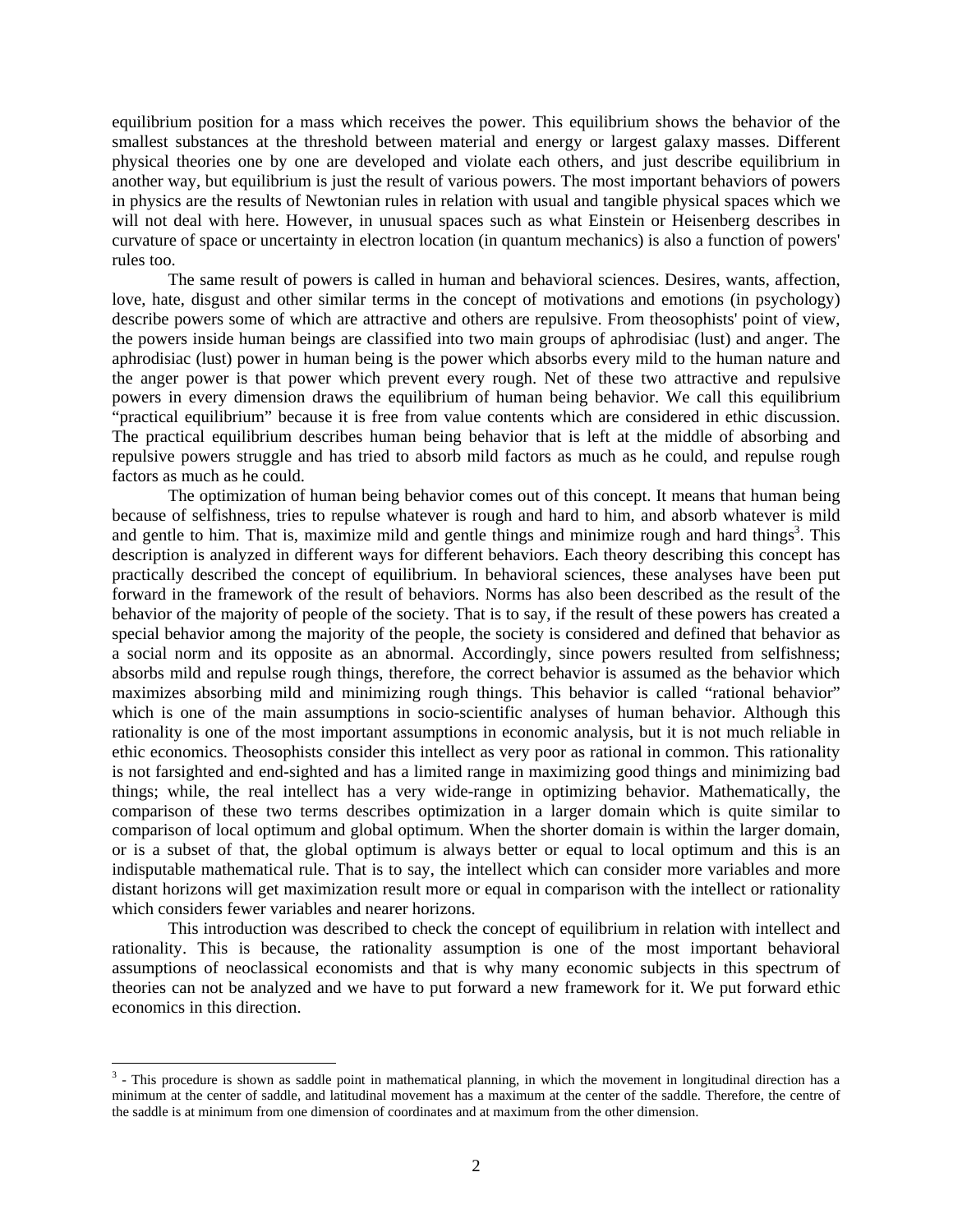#### **Equilibrium in economics**

The concept of equilibrium has been put forward by different economists and several theories have been described in the fields of micro, macro and international economies. The basic concept of equilibrium in economic behaviors has an accounting infrastructure and is hidden behind simple concepts of purchase and sale, receive and pay, asset and liability. For example, purchase of a good is equal with the sale of that good by the seller and receiving sum needs to be equal for the receiver and the payer of the opposite side and the assts of one side is equal to the claims in the other side, and debit of an item is equal to the credit of that item on the other side. Although because of repetition, these concepts look commonplace, but they are the equilibrium base of economic behavior of human being which is generalized in economics as consumer's equilibrium, producer's equilibrium, equilibrium of supply and demand, market equilibrium, equilibrium in several markets, equilibrium between money market and commodity markets, equilibrium in macro economics, equilibrium in global economy, equilibrium along time, and so on.

Consumer's equilibrium in neoclassical economics is obtained because of excessive behavior of consumer in maximizing absorption of mild things by obtaining maximum possible goods and commodities in the market. In this regard, her budget constraint does not allow her to buy all goods and services supplied in the market; therefore, she has to equalize his purchases according to her budget limit. Her behavioral equilibrium occurs in this situation and her expenditure (disregarding her saving) will be equal to her income. In the framework created, the consumer will maximize her satisfaction by evaluating relative utilities of different goods and services in form of a basket of goods and services she buys. We can see the details of this behavior in microeconomic theories.

The producer also follows a similar procedure. In order to maximize profit (in perfect competition assumptions) she maximizes her production while cost and capacity constraints do not let him to produce without limits; therefore, she produces according to her resources constraints. Since the yields of various factors of production are different, she tries to combine them in such a way that maximizes her production with limited costs. Thereof, from neoclassical point of view, equilibrium is achieved.

Meeting consumers and producers at market place causes transactions between them and the amount bought will be equal to the amount sold which creates the concept of equilibrium in the market. The meaning of supply and demand which is the result of consumers' and producer's behaviors, causes the equilibrium price for transactions, and the rest, is the propensity to buy (for consumer) and propensity to sell (for producer). The market equilibrium theory is obtained from this concept and the most important of them are described by Walras and Marshal which show market equilibrium.

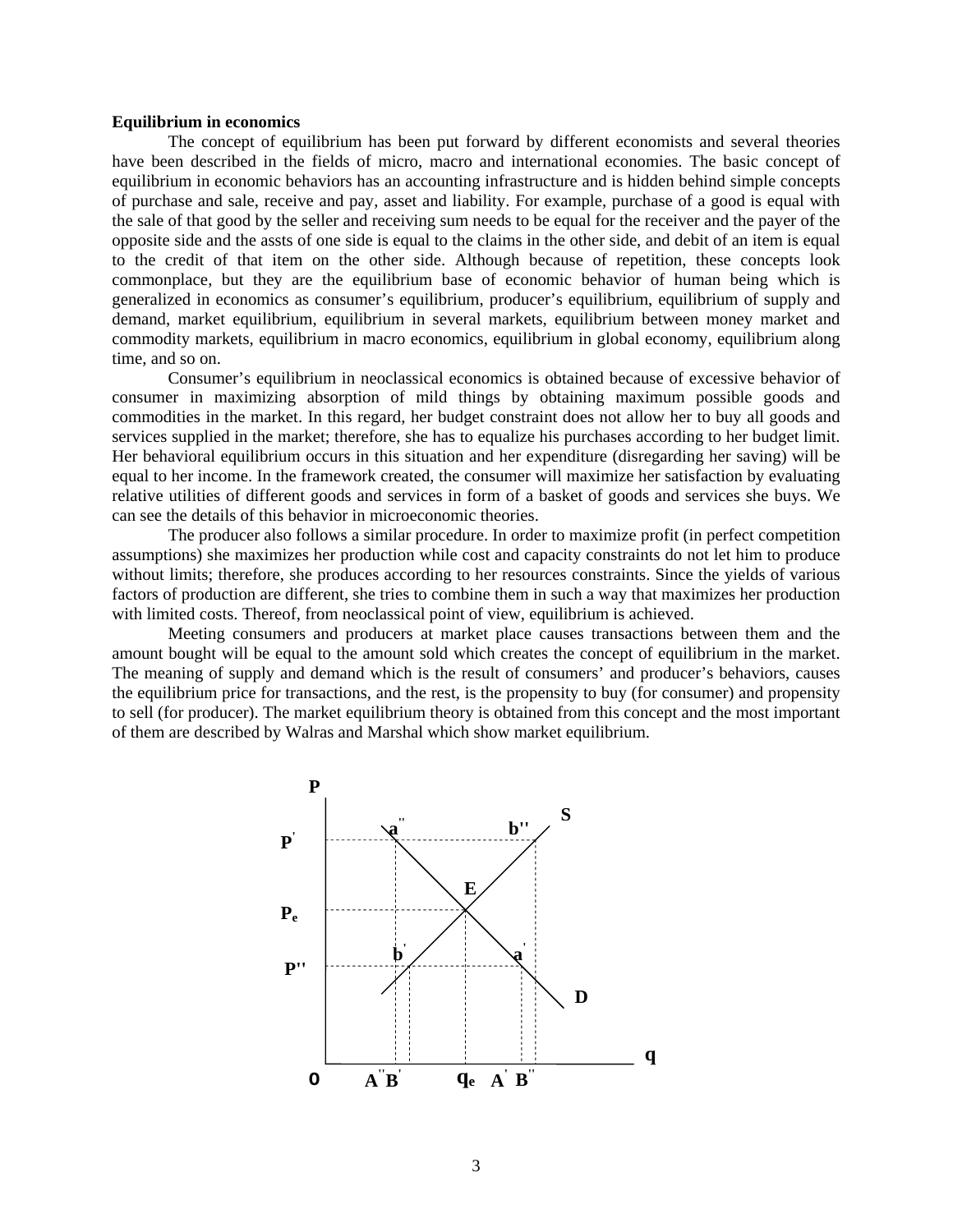According to Walras law, if there is a positive excess demand in the market, price tends to increase, and if the excess demand is negative, price tends to decrease. Excess demand is the difference between the consumer's demand at a certain price, and seller's tendency to supply the good to the market at that price. As it is seen in the figure below, at price P' excess demand is positive and equal to A'B'  $(=a'b')$ . At price P" the excess demand is negative and is equal to A"B"  $(=a'b'')$ . The excess demand at this price in these conditions is the difference between the price at which consumers are willing to pay and the price at which producers are willing to sale the goods at market.

In Walras theory, when excess demand is positive (negative), buyers (sellers) who have not been able to buy goods, will increase (decrease) the price. If price increase (decrease) which is because of positive (negative) excess demand, the standing equilibrium will decrease (increase) the excess demand. That is to say, if:

$$
\frac{dE(p)}{dp} = \frac{d[D(p) - S(p)]}{dp} < 0, \qquad \frac{dD}{dp} - \frac{dS}{dp} < 0
$$

According to Marshal's assumptions the quantity will tend to increase (decrease) if excess demand price is positive (negative). Excess demand price is the difference between the price at which buyers are willing to buy a certain amount of good, and the price at which sellers are ready to sell the same amount of good. This is shown in the figure below. According to this figure, the amount of q' is the excess positive demand price equal to  $A'B'=(a'b')$  and in q" excess demand price is negative and equal to  $A''B''(=a''b'').$ 

In Marshal view, equilibrium is created when the increase (decrease) of quantity, which is because of positive (negative) excess demand price, decreses (increases) the excess demand price. That is to say if:

$$
\frac{dE^{-1}}{dq} = \frac{d[P_d(q) - P_s(q)}{dq} \langle 0 \qquad \frac{dp_d}{dp} - \frac{dp_s}{dq} \langle 0 \rangle
$$

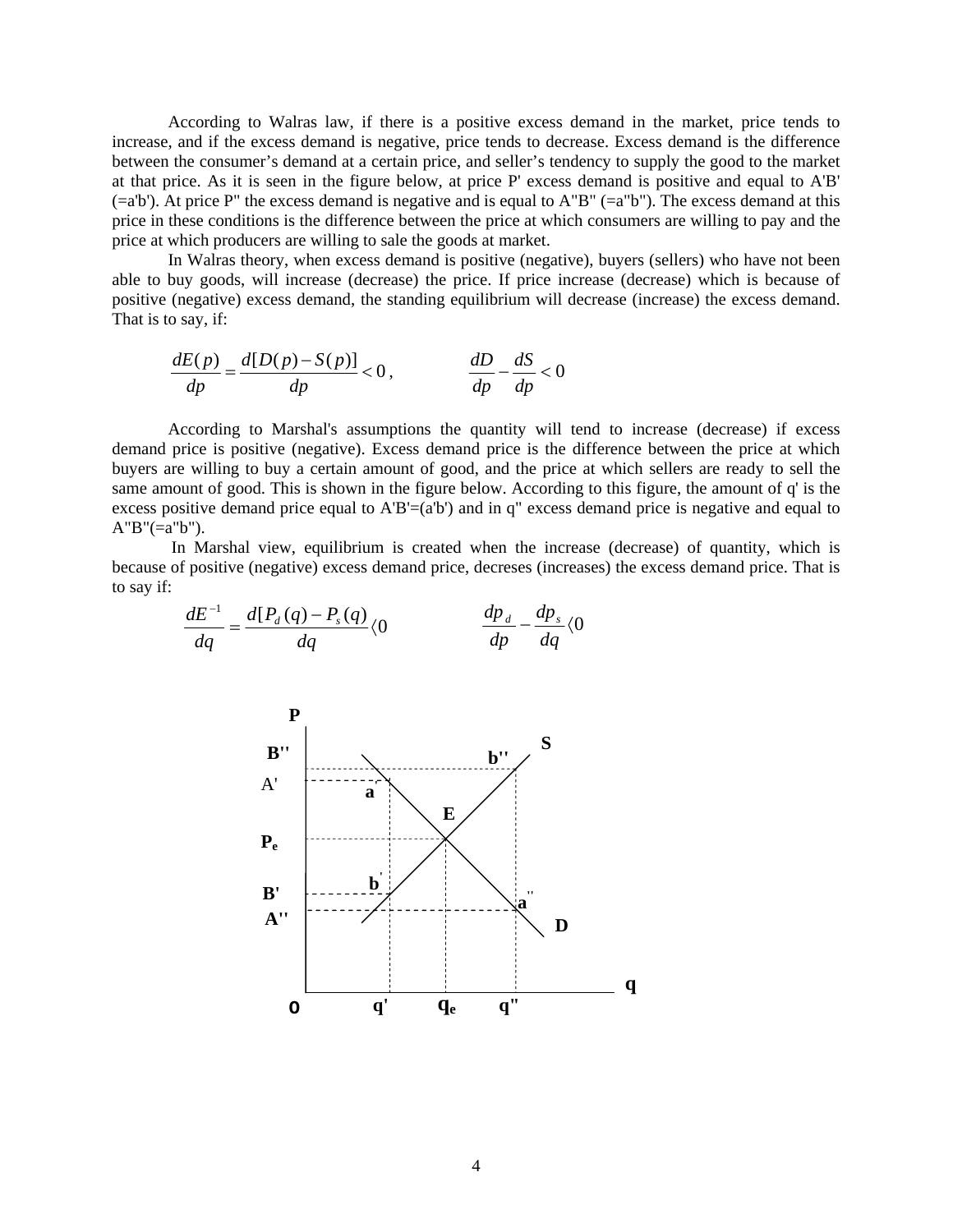Or, since  $p_d = p_d(q)$  is the invers function of D=D(p) and  $p_s = p_s(q)$  is the inverse function of S=S(p), we will have:

$$
\frac{dp_d}{dq} = \left(\frac{dD}{dp}\right)^{-1} \qquad \qquad \frac{dp_s}{dq} = \left(\frac{dS}{dp}\right)^{-1}
$$

Therefore, the above inequality will become like the following inequality, and Marshal's assumptions will be:

$$
(\frac{dD}{dp})^{-1}-(\frac{dS}{dp})^{-1}\langle 0
$$

Equilibrium is transferred from one market to another. In other words, we have to say that the markets simultaneously find equilibrium in the economy. If there is equilibrium in a market, another market must be in equilibrium too. This is from several markets equilibrium concept from Walras point of view which nicely explained multi-market equilibrium in the economy. Regarding disequilibrium, it should be mentioned that this concept is an abstract and theoretical concept in microeconomics and is shaped because of inventory change. In addition to this, in macroeconomics, it includes statistical discrepancies.

Irving Fisher nicely dragged the equilibrium concept from microeconomics to the equilibrium in monetary and commodity markets. In his book<sup>4</sup>, Fisher used figures such as sea-saw and balance, to relate two concepts of goods and money and invented "quantity theory of money". This theory uses simple physics rules to make similarity of equilibrium in money and commodity markets and by using several examples; he describes the relationship between two markets and their equilibrium. His theory is important because equal to the amount of transactions in commodity market, money should be paid (received) in money market. This concept which looks quite simple, has so much importance that if we say equilibrium theory of Walras (in microeconomics) and Fisher equilibrium theory (in macroeconomics) and trade equilibrium theory of Ricardo have been so important that other theories do not shine so much in front of their theories in economic thought history, we have not said wrong. Perhaps these three economic theories are at the same level of importance of the important theories of Newton (law of inverse of squared distances), Planck relation and Einstein kinetic energy theories in physic.

Ricardo drags the equilibrium concept to foreign markets and studied the equilibrium among countries from trade point of view and generalizes it to global equilibrium. That is to say, global imports are equal to global exports, and if trade balance of a country is positive, it will be negative in another country or some other countries. Theories such as "monetary approach to balance of payment" are the complementary of this theory regarding the flow of foreign exchange payments and receipts.

Practically, introducing time into equilibrium concept dynamized the analysis and made it possible to transfer equilibrium from a time period to another. The concept of "inter-temporal" studied the human being behaviors in optimizing her utility or profit regarding postponing consumption and making saving and also making fixed capital formation for production in later periods and optimum behavior along time which is another description of equilibrium by considering time.

## **Philosophical base of equilibrium in economy**

Before starting discussion about ethic economics, we'd better mention that the root of thoughts and behavioral modeling of human being in neoclassical economics comes from the philosophy called "Hedonism school of thought" or "Utilitarianism"<sup>5</sup> which consider the measure of being ethical as hedonism. Since ancient Greece till the temporary days, hedonism has been described in several ways

<sup>&</sup>lt;sup>4</sup> - Fisher, Irving, Purchasing Power of Money, 1911, Macmillan Publication.

 <sup>-</sup> http://www.utilitarianism.com/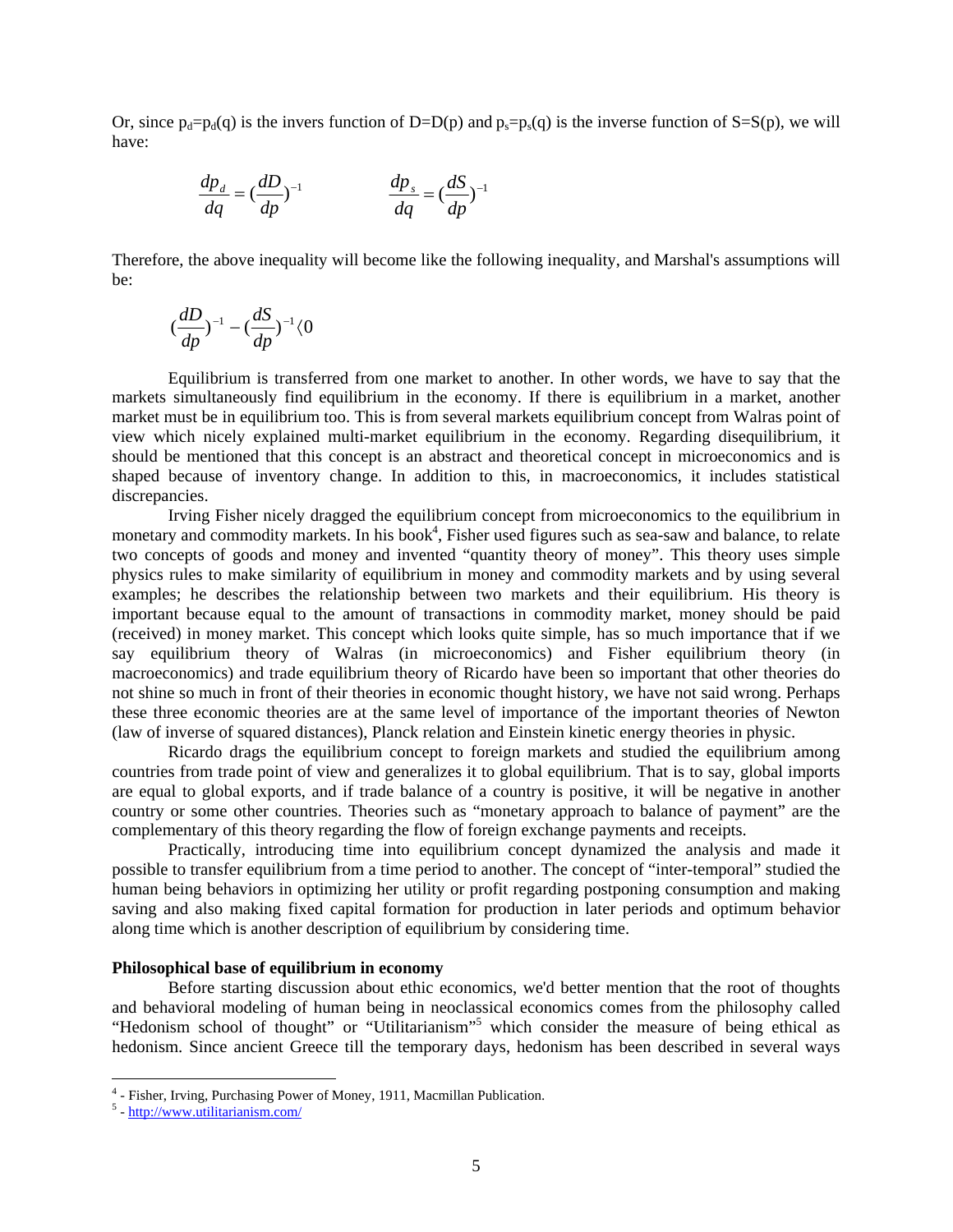such as Aristippus individual hedonism, Epicure limited individual hedonism, Jeremy Bentham and John Stuart Mill hedonism in public utility, Adam Smith sentiment hedonism, and hedonism in activism by Bertrand Russell.

Although the similarities of these schools of thoughts, they have delicate differences in various economic theories. Most of these views have been documented by mathematical tools in neoclassical consumer theory.

Socrates believed that human being is seeking pleasure and salvation, and has no other duty, but pleasure is not achieved through satisfaction and lust, whenever be prevented from bodily desires.<sup>6</sup>  $\text{Aristippus}^7$  (435BC-366BC) in spite of Socrates, said human being should listen to her natural call, and find out if that work is welcomed by his nature or not. If it is welcomed, she should do it, and if it is not, she should stop it. In other words, if the work is mild to her nature and creates pleasure, it is good, and if it is rough and against individual nature, she should stop doing that.

 $Epicur<sup>8</sup>$  (341BC-271BC) also put forward hedonism. He considered continued relaxation and comfort rather than short and lusty pleasure. He said a wise man prefers spiritual pleasure to material enjoyments.<sup>9</sup> Principally, in spite of Aristippus theory, he has introduced wisdom and intellect in limiting pleasure, and confines it in the framework of wisdom. The result is that he introduces a life in which wisdom influences pleasure and mental pleasures are superior to bodily pleasures. In other words, he asked for ethical pleasure.

Jeremy Bentham (1832-1848) and John Stuart Mill (1806-1873) put forward the school of public or, social interest which considers social profit. They have replaced individual hedonism with public or social hedonism and have changed ethical action of individual enjoyment to social enjoyment. The legitimacy of action is implemented in enjoyment and salvation of the community and truthfulness of action is the result of it, not the cause of it, and if individual tries for public benefit, his own benefit will also be achieved. Mill's formulated utilitarianism as the "greatest-happiness principle". It holds that one must always act so as to create the greatest happiness for the greatest number of people of the society. Bentham treats all forms of happiness as equal, whereas Mill argues that intellectual and moral pleasures are superior to more physical forms of pleasure. Mill distinguishes between happiness and contentment, claiming that the former is of higher value than the latter.

The motivation for an action in the school of sentimentalism is humanistic feelings, which persuade him to do that work. Adam Smith (1723-1790) and Arthur Schopenhauer (1798-1857) and Auguste Comte (1798-1857) have described humanistic feelings as the cause and even the ultimate goal of action. They say the work based upon "selfishness" is not ethical and only the work with humanistic goals is ethical, not with the aim of selfishness.

Bertrand Russell (1872-1970) put forward the coordination theory of individual benefits and public benefits. The top ethical items of his theory are: establishment of coordination between individual and public benefits<sup>10</sup>. He believes that if the action does not cause losses to others, we have no reason to condemn that  $\arctan^{11}$ .

## **Ethic and perfection**

Before entering into the subject of equilibrium in ethic economics, we will have a glance at the definition of perfection and its relation with ethic. Perfection of every creature is implementing his natural power from potency to action. In other words, the ultimate goal of existence of any being is her perfection. The special characteristic of human being is power of her intellect, and his perfection is hidden

سير حكمت در اروپا: جلد ،<sup>1</sup> <sup>ص</sup> .15 <sup>6</sup>

۹ سیر حکمت :۱/۴۱، فصل سوم.

 $^7$  - Aristippus was a disciple of Socrates and lived at the time of Plato (347-428 bc).

 <sup>-</sup> Borne 341 bc and lived for 70 years.

<sup>&</sup>lt;sup>10</sup> -Bertrand Russell Speaks His Mind, 1960, Farsi translation, Amirkabir Publishing, 1345, Tehran, pp 64-65. <sup>11</sup> - Bertrand Russell Speaks His Mind, 1960, Farsi translation, Amirkabir Publishing, 1345, Tehran, p 68.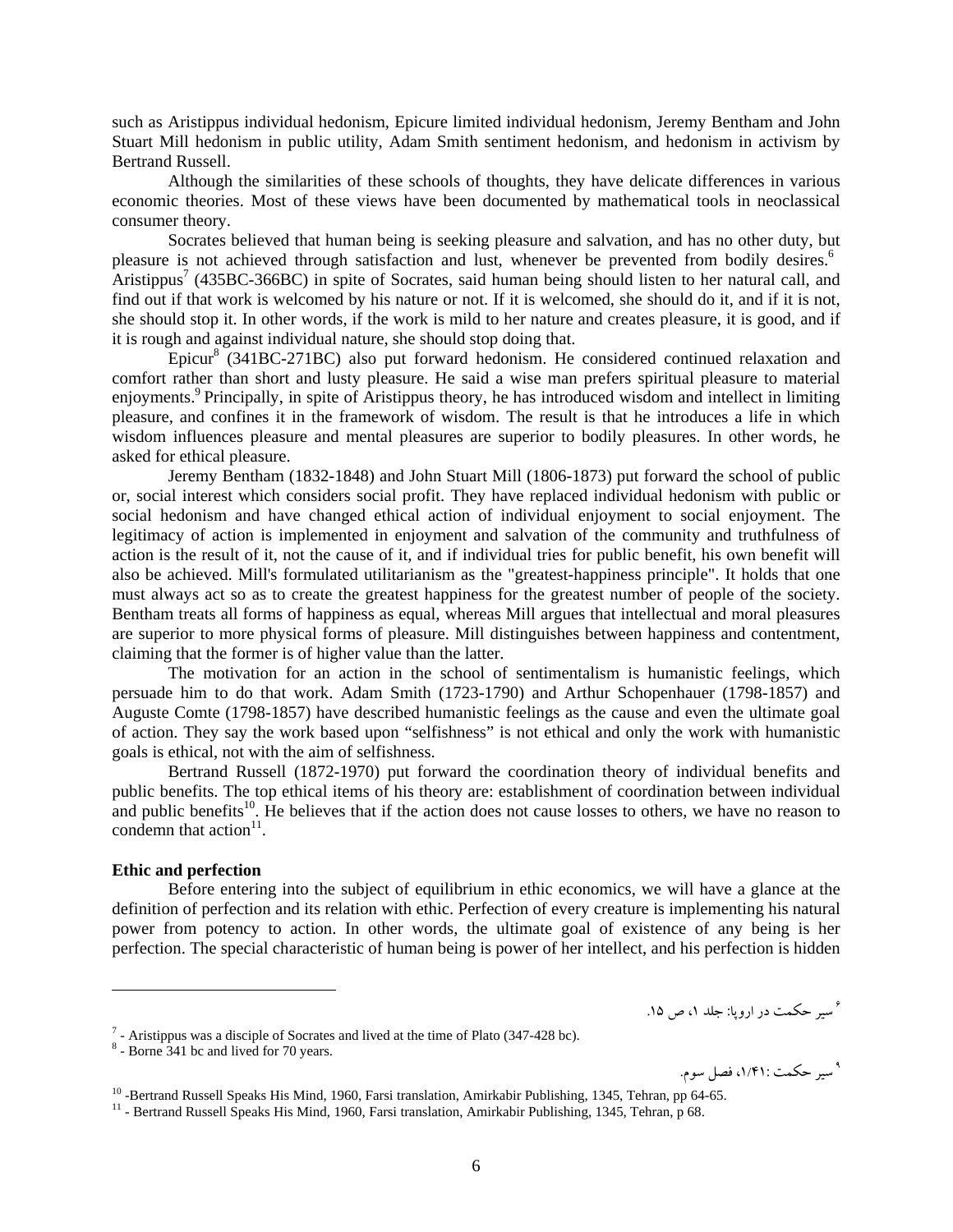in the perfection of his intellect. Perfection of a society depends on the perfection of each member of that society, in a way that their composition or union creates the most perfect situation. This means that if we divide perfection to individual and social perfections, the individual perfection alone is not equal with her perfection in the society. Body is a chariot for soul and is at the service of human being to flourish her talents with the help of her spirit until she dies. Therefore, a healthy body is not the ultimate goal, because the perfection of human being is not the perfection of his body<sup>12</sup>.

Ethic science discusses the truthiness and goodness of human being actions and features. Different ethical schools of thoughts, introduce different measures for goodness and badness of actions, but by considering the above discussion, we can say that any action helping human being perfection is good and true, and those actions which endanger his perfection is wrong and bad. Also, for diagnosing the qualities, we should see which one is implementing the ultimate perfection of human being, and which prevents it. That is to say, any quality which makes her perfection possible is an excellence and what prevents it, is a Knavery.

About ethics in "Pand-e-Saleh<sup>13</sup>" treatise, it is written: "The human being is composed of all the *characteristics attributed to animals but which are more perfectly created in man in order that he might endeavor, like them, to seek what is good or bad as well as what is of benefit or of detriment to his body, so that he might gain in comfort and repel that which might cause damage and pain. Besides, man has the faculty of thought and reason by which he can keep all attributes at a moderate level, gain domination over his lower soul (nafs), employ them for the advancement of his spirit, and reveal praiseworthy morals in himself, avoiding those that are blameworthy. Therefore, the believer should always be attentive to the correction of his soul and the refinement of his inner morals, because the "spiritual fixed habits", which compel man to action, if they be praiseworthy, will produce good deeds and if they be blameworthy, will produce evil deeds. Although ethicists have explained these things in detail in their books and have given instructions about them, by reading moral books, even the Traditions (ahadith) and the Holy Qur'an, a person cannot gain praiseworthy qualities thereby. For as soon as one head of the lower soul is struck down, it raises another head. Thus, the struggle against the lower soul and Satan should be down resolutely, with the attractive force of eagerness (shawq) and live arising from Faith. It should be done by appealing to the inner being (batin) of the Saints and asking their help as well as by watering the subtle essence (latifa) of walayat, which is present in the hearts of the Faithful. This subtle essence is the "dignity of the most supreme spiritual reality of 'Ali' ('alawiyyat-i 'Ali—peace be upon him), which draws the believer constantly from the darkness of ignorance and the world of nature into the light of incorporeality (tajarrud) and Knowledge. And there is no other causative agent in the world but it: " La fata illa 'Ali" (there is no chevalier spiritually but 'Ali). Therefore, within the Dhulfaqar of invocation (dhikr) and meditation (fikr), which is granted to him, he should lay an axe to the root of the lower soul; and so dedicate the dependence and intimacy of the lower soul; and so dedicate the dependence and intimacy of his heart to the remembrance (dhikr) of God that the fondness of the world – which is born out of egotism and obstinacy and is the root of all sin and the source of all indecency – might gradually decline. Thus, he might gain domination over the lower soul and be able to prevent its manifestations until it is non-existent. Unless such a state is attained, Mawla's approval by which moral virtues are measured will not be achieved. For one's duties and behavior differ according to different cases: in one case, He approves of our being hard and in another case of our being merciful. And moderation cannot be determined by Imperfect reason or a low intelligence, unless the heart becomes the seat of God and the Truth rules over the heart which of itself rules over the body."* 

Allameh Tabatabaee<sup>14</sup> believes that the essence of human being is a mixture of three powers of lust, anger and thought from which have made a compound unity, and special actions are issued by them, actions which are not seen in any other creatures. Therefore, it is obligatory for her to prevent each of

<sup>&</sup>lt;sup>12</sup> - Look through: Fathikhani, Mohammad, "Amouzehaye bonyadin-e- elme akhlagh", vol. 1.<br><sup>13</sup> - His Excellency Hajj Sheikh Mohammad Hassan Bidokhti Gonabadi Salehalishah, "Pand-e Saleh", Haghighat Publications, Farsi text, pp 38-40. Translation in different languages: http://www.sufism.ir/pandesaleh.php 14 - Allameh Mohammad Hussain Tabatbaee, Shenakht-e-Nafs, Bahs-e-Akhlaghi, translated from Tafsir Al-Mizan, Vol. 1, P.

<sup>558.</sup>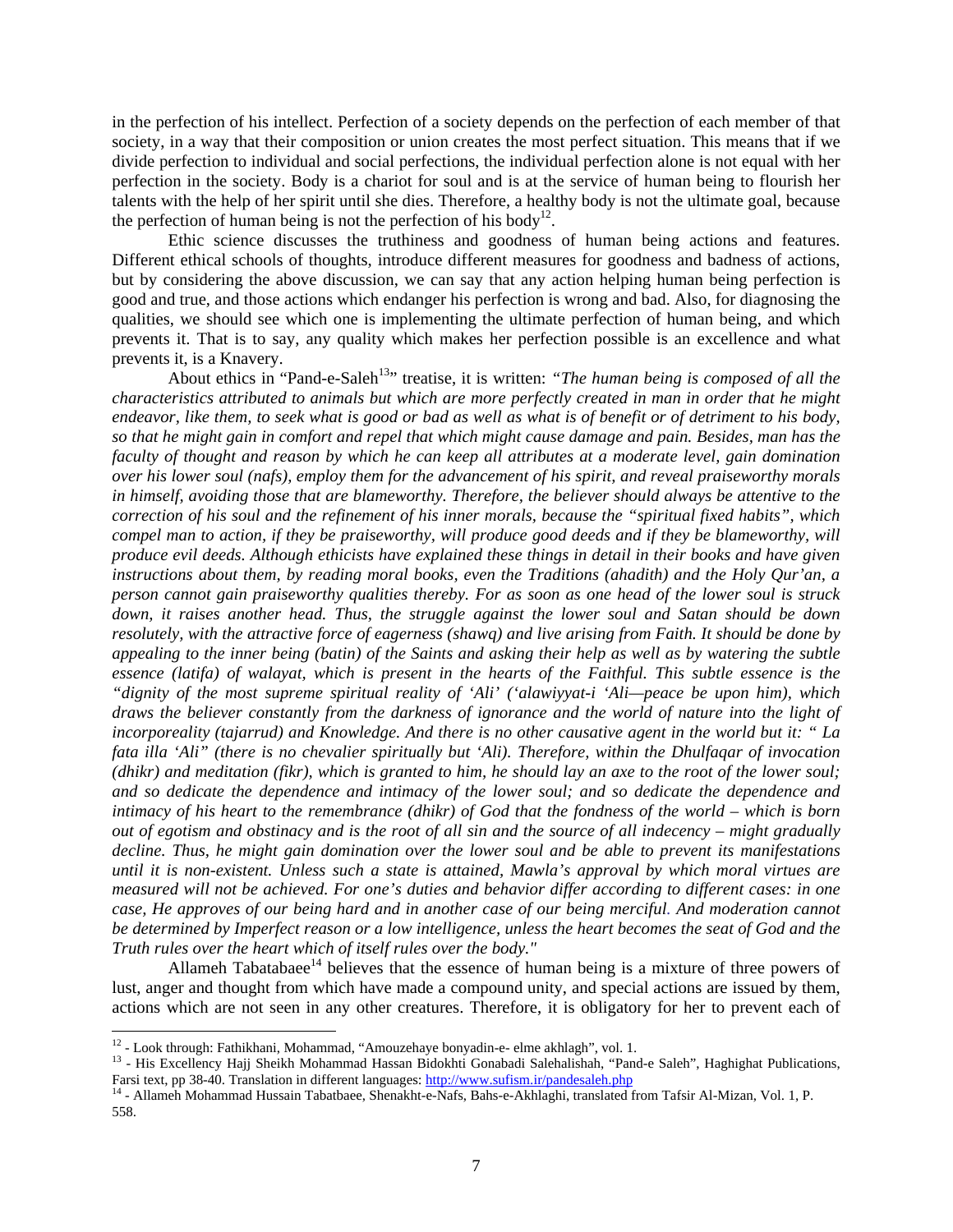these powers from overindulgence or under-indulgence and not to deviate from the middle line, because if one of these powers be deviated, the human being compound will lose its quality and therefore, will not reach to its ultimate goal for which he has been compounded for.

Balance between these powers is to use them in their right place, from quantitative point of view, as well as qualitative point of view. This means prevention of overindulgence as well as under-indulgence as it was mentioned.

In defining ethic science, Naraghi says: "ethic science is the science of savior and fatal qualities and the method of being characterized with savior characteristics and freedom from fatal ones."15 Allameh Tabatabai has also a similar definition of ethic<sup>16</sup>, which means Islamic ethic is decorating human being essence with admirable tempers. Jacques believes ethical science is the implementation of human being behavior in a way that it should be<sup>17</sup>. This definition coincides exactly with the definition of justice which means putting things in a place that it should be.

## **Equilibrium in ethic economics**

The meaning of equilibrium is also resulted from the same discussion. Economic affairs are not targeted in human life by Islam, but it has considered a necessary tool by which ethical and spiritual excellence is reckoned. Islam invitation is to observe moderation is in these affairs. That is, observing moderation in spiritual as well as material affairs. For example, even regarding charity which is the result of ethics, Islam has commented to do moderately. The holly Quran in characterizing divine believers commands: "they are those who do not squander or thrift in charity, but they do it moderately"<sup>18</sup>. The terms of "squandering" and "thrift" which are opposite of each other in this verse, have the same meaning of overindulgence and under-indulgence. Squandering or overindulgence means using more than limits and un-right and unjust, and thriftiness means using less than needs and right and just. In another verse he commands: "never chain your hand to your neck (don't abandon charity) and do not open it more than limits, so that you are not blamed and are not disabled"<sup>19</sup>. Regarding equilibrium in economic behavior, which is resulted from this moderation, the holly Quran commands: "O thou! Those who are believers, do not regard unlawful the clean blessings which God has made lawful for you, but don't exceed limit; because God does not like who have exceeded limit"<sup>20</sup>.

This equilibrium does not mean monastic life. It is commanded: "manage the world tasks so that you live for ever and manage the tasks of afterlife in a way that you are going to die next day"<sup>21</sup>. Ali (peace be upon him) says: "O thou! God's believers, you should know the righteous people have gained the goodness of world and afterlife; they shared their world with people, but the people do not share at their afterlife. God allowed the world to them according to their needs. They lived much better in the world with many blessings. They shared the world of world- possessors, and enjoyed from the best foods and drinks and enjoyed life, while they were considering their afterlife too. Their wishes will be granted to them in the other world. Their requests will be answered and their pleasures will not be undermined. Those who have wisdom and virtue will willingly move towards this direction<sup> $22$ </sup>.

<sup>&</sup>lt;sup>15</sup> - Naraghi, Mohammad Mehdi, Jame Al-Saadat, PP. 34-35.<br><sup>16</sup> - Tafsir Al-Mizan, Vol. 1, P. 376.

<sup>&</sup>lt;sup>16</sup> - Tafsir Al-Mizan, Vol. 1, P. 376.<br><sup>17</sup> - Jacques, Falsafeh Akhlagh, Hekmat-e- Amali, translated by Pour Hussaini, 2<sup>nd</sup> edition, Amirkabir Publications, Tehran, 1983, p 18.

**<sup>.</sup>«والذين اذا انفقوا لم يسرفوا و لم يقتروا و كان بين ذلك قواما»** 67, .No verse ,surah Forghan - 18

 <sup>.</sup>«**و لا تجعل يدك مغلولة الى عنقك و لا تبسطها كل البسط فتقعد ملوما محسورا**» 29, .No verse ,surah Asraa - 19

<sup>.«</sup>يا ايها الذين امنوا لاتحرموا طيّبات ما احل الله لكم ولاتعتدوا ان الله لايجب المعتدين» Maaedeh surah, verse No. 87. - 20

<sup>21 -</sup> Baphr Al Anvar, Vol No. 139, p 44,**غدا تموت كأنك لاخرتك واعمل ابداً تعيش كأنك لدنياك اعمل**

 $22$  - Tafsir Al Safi, vol No. 2, p 193,

واعلموا يا عباد الله ان المتقين حازوا عاجل الخير وآجله شاركوا اهل الدنيا في دنياهم ولم يشاركهم الدنيا في اخرقمي اباحهم الله من الدنيا ما كفاهم به .<br>واغناهمأ سكنوا الدنيا بأفضل ماسكنت واكلوها بأفضل ما سكنت، شاركوا اهل الدنيا في دنياهم، فأكلوا معهم من طيّبات ما يأكلون، وشربوا من طيبات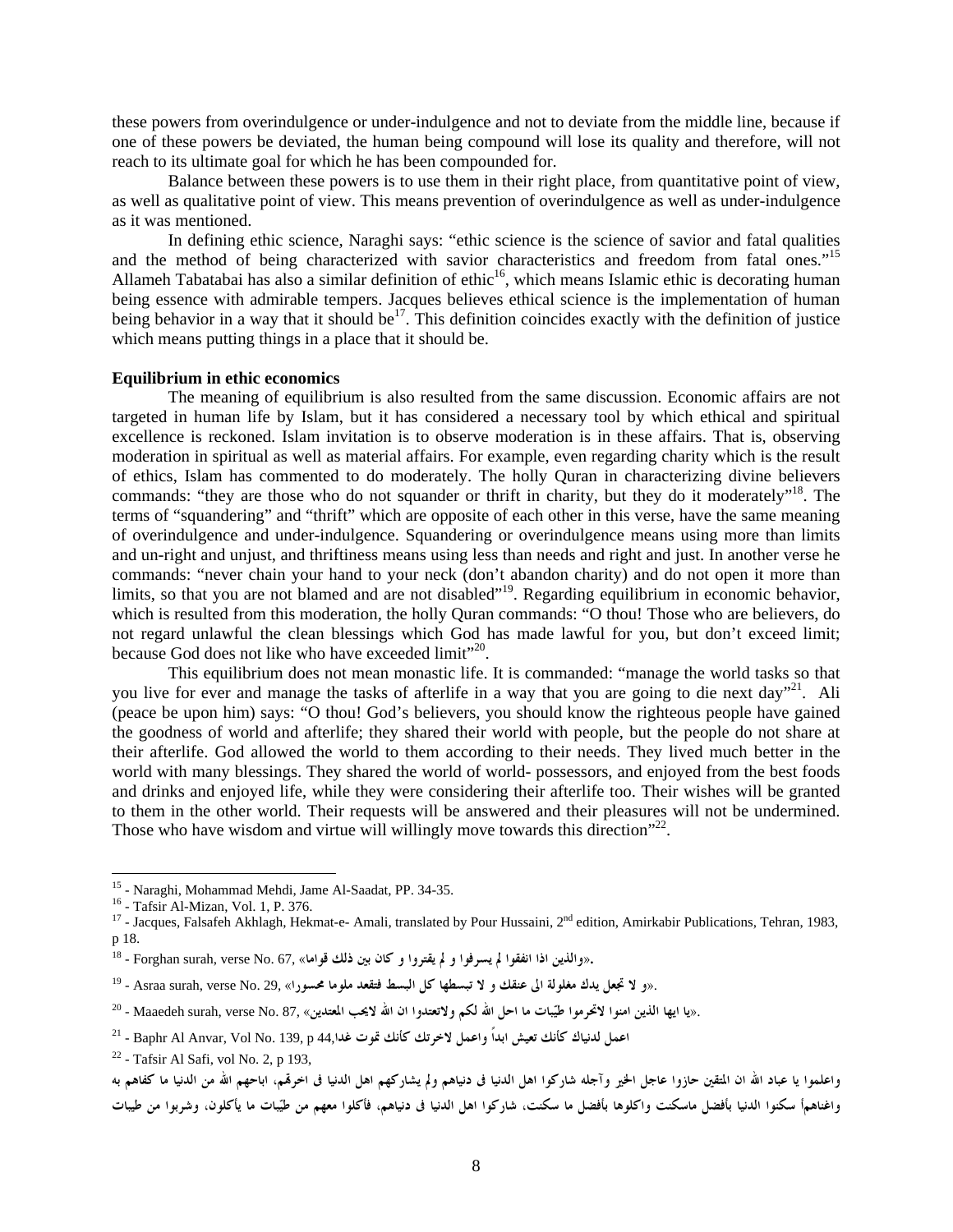As it is understood from the discussion above, the maximization behaviors of consumer's utility and producer's profit are the behaviors which maximizes the absorption of good and mild things – from ethic science point of view – and as discussed before, this behavior is induced by lust power which tries to absorb mild things. If we accept the rationality assumption as described by neoclassical economists, mathematically, these behaviors will reach their optimism (*ceteris paribus*). But this optimum is local from ethic economic point of view, because the domain in ethic economics is wider than the domain of neoclassic economics. Because, peace and transcendence, elevation, humanity, non-material love, spiritualities, altruism, worship, self- sacrifice, indulgence, sincerity… dimensions are not denied in neoclassic view, but are not considered. In other words, the characteristics of human behavior can be introduced into economic behavior of neoclassic theory which has not been implemented in the latter. Although it is said that economics is a material and non-spiritual subject; but ethic economics is looking for to consider all material economic discussions for material and spiritual elevation of human beings; and not just her material comfort.

Here we name some of the qualities of human beings in relation to her economic behavior; some of them are agreeable some are disagreeable, but the optimum behavior from ethic economics point of view is moderation and balance between them. Overindulgence and under-indulgence locate at both sides of moderation and the most important economic behaviors locate under the topics of squandering, thriftiness and moderation. Over-consumption and stinginess are also two extremes and moderation in spending is in between the two. Hoarding (accumulating wealth, gold and treasure) is the opposite of extravagance, and moderation with traditional economic meaning (science of subsistence) is in between them. Proudness, because of assets is overindulgence and carelessness to keeping wealth and assets up under-indulgence and keeping up the properties is the moderation. Financial circumspect and pass-out are two sides of overindulgence and under-indulgence and leaving the wishes and confronting with reality is the moderation. Amplifying the assets is overindulgence and its opposite is wasting the properties is underindulgence and balanced growth of wealth is moderation. Subsistence moderation is between wealth and poverty, and greed, covetousness, avarice, avidity and cupidity are at overindulgence extreme and carelessness and negligence are at opposite extreme as under-indulgence; and their moderation is contentment. Lavishness is opposite to abstinence and monastic, and caring the vale according to needs is at their moderation. Hardworking is the opposite of laziness and working and the balance between them is moderation. Jealousy and regret to others are two extremes and emulation and warning is moderation. Luxury and loving ornaments are opposites of rags clothed and cleanliness is the moderation. Thriftiness, meanness, miserliness, sordidness and vileness are at one side and wasting and throwing away and garbaging are the opposite side and consuming enough and safeguarding property is its moderation. Optimism and pessimism are the two extremes which are on the two sides of confidence. Cheating and being cheated are to extremes of transaction. Many other good qualities such as nourishing the poor, selfsacrifice, charity payment, generosity, honoring, safe custody, sociability, gentlemanly, giving generously, removing poverty, and … are on the opposite side of disagreeable actions such as shortchanging, overcharging, self-interest, cheating, speculating, deception, fraud and dishonesty, and...

All these considerations have been neglected in neoclassic economics; therefore, the optimum in neoclassical economics is a local optimum, not a global. Definitions in ethic economics should be different from conventional economics. Therefore, the concept of equilibrium (or moderation) in addition to material characteristics which we discussed, should include equilibrium characteristics, meaning being at the middle and justice (meaning: "putting thing at its right position") and if we add the goal of transcendence of human being spirit, the meaning of equilibrium in ethic economics is to put things in their right positions and achieve maximum growth and elevation of human being or the fulfillment of human being perfection. Putting things in their right positions mathematically means optimized use of

مايشربون ولبسوا من افضل مايلبسوناً اصابوا لذة الدنيا مع الدنيا وهم غداً جيران الله تعالى، يتمنّون عليه فيعطيهم ماتمنوه، ولايردّ لهم دعوة، ولاينقص لهم **نصيبا من اللذّة، فالى هذا يشتاق اليه من كان له عقل ويعمل له بتقوى االله.**